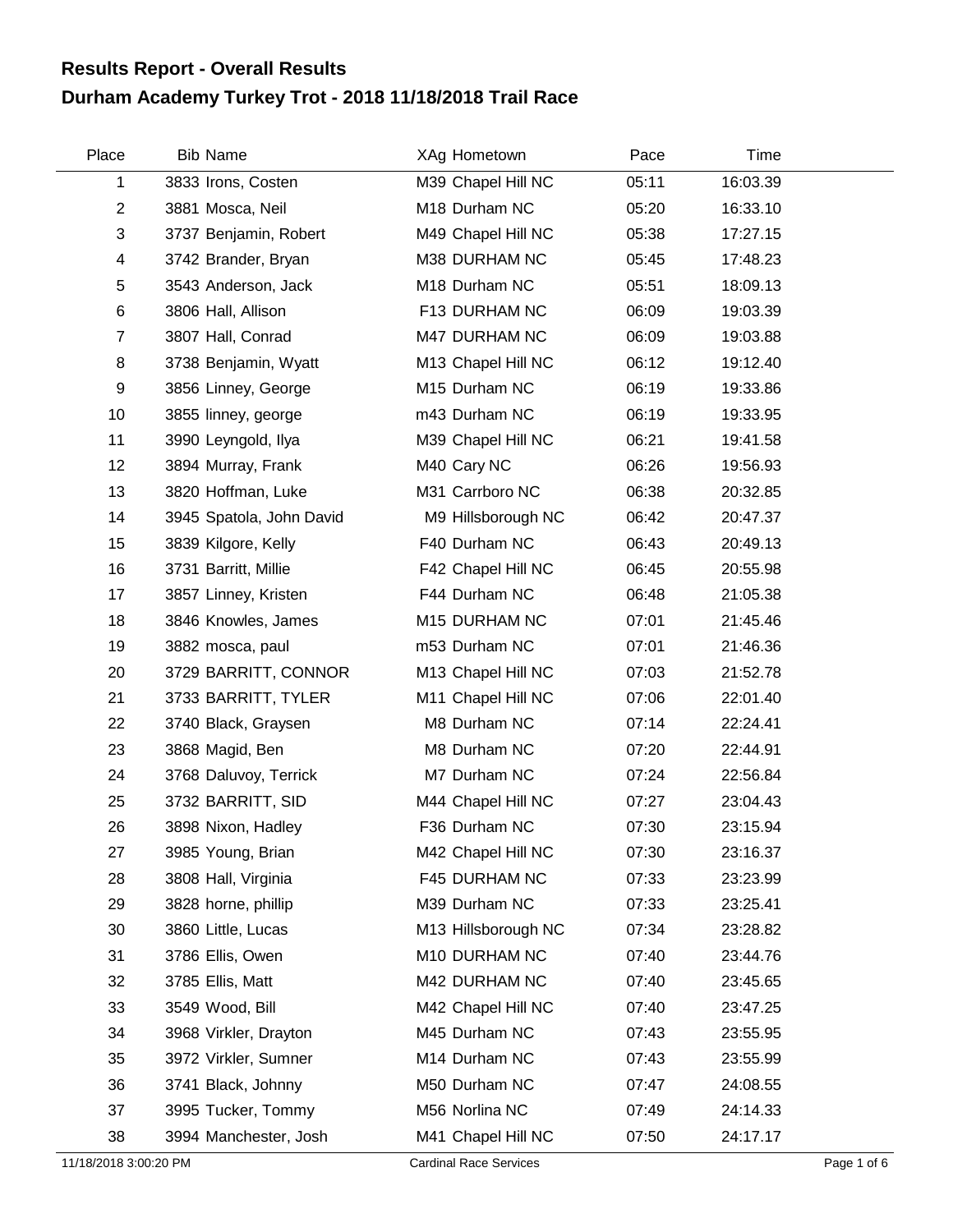| Place | <b>Bib Name</b>           | XAg Hometown        | Pace  | Time     |  |
|-------|---------------------------|---------------------|-------|----------|--|
| 39    | 3971 Virkler, Laura       | F45 Durham NC       | 07:52 | 24:22.93 |  |
| 40    | 3986 Zaitsev, Peter       | M38 Durham NC       | 08:00 | 24:47.76 |  |
| 41    | 3869 Magid, Dan           | M39 Durham NC       | 08:04 | 25:01.27 |  |
| 42    | 3997 Dalva-Baird, Zachary | M11 Chapel Hill NC  | 08:09 | 25:16.82 |  |
| 43    | 3759 Cummings, Heather    | F31 Hillsborough NC | 08:11 | 25:21.41 |  |
| 44    | 3878 Morris, Anna         | F10 Carrboro NC     | 08:13 | 25:29.15 |  |
| 45    | 3767 Daluvoy, Sanjay      | M44 Durham NC       | 08:19 | 25:48.16 |  |
| 46    | 3877 Misuraca, Steve      | M37 Durham NC       | 08:20 | 25:49.92 |  |
| 47    | 3744 Butts, Chris         | M34 Pittsboro NC    | 08:20 | 25:50.83 |  |
| 48    | 3832 Hunter, Will H.      | M11 Durham NC       | 08:22 | 25:54.92 |  |
| 49    | 3753 Cepeda, Hayley       | F37 Durham NC       | 08:22 | 25:55.52 |  |
| 50    | 3757 Cloninger, Kayla     | F8 Durham NC        | 08:23 | 25:58.52 |  |
| 51    | 3787 Evans, Jonathan      | M42 Durham NC       | 08:25 | 26:06.19 |  |
| 52    | 3931 Rossilli, Bob        | M48 Cary NC         | 08:29 | 26:18.59 |  |
| 53    | 3921 Powers, Tyler        | M14 DURHAM NC       | 08:31 | 26:23.10 |  |
| 54    | 3790 Everett, Henry       | M14 Durham NC       | 08:32 | 26:27.51 |  |
| 55    | 3817 Hodges, Ben          | M12 Durham NC       | 08:34 | 26:33.76 |  |
| 56    | 3970 Virkler, Henry       | M11 Durham NC       | 08:35 | 26:35.79 |  |
| 57    | 3910 Patel, Chet          | M41 Durham NC       | 08:37 | 26:42.26 |  |
| 58    | 3909 Patel, Avi           | M8 Durham NC        | 08:37 | 26:42.63 |  |
| 59    | 3911 Patel, Maya          | F10 Durham NC       | 08:37 | 26:43.65 |  |
| 60    | 3879 Morris, Ingrid       | F42 Carrboro NC     | 08:41 | 26:55.04 |  |
| 61    | 3743 Brander, Danielle    | F38 DURHAM NC       | 08:42 | 26:57.22 |  |
| 62    | 3866 Lyerly, Charlie      | M13 Chapel Hill NC  | 08:42 | 26:58.08 |  |
| 63    | 3821 Holdsworth, Bo       | M8 Hillsborough NC  | 08:44 | 27:03.93 |  |
| 64    | 3901 Noonan, Devon        | F38 Durham NC       | 08:44 | 27:04.49 |  |
| 65    | 3830 Hunter, Jon          | M57 Durham NC       | 08:45 | 27:07.38 |  |
| 66    | 3867 Lyerly, Herbert      | M60 Chapel Hill NC  | 08:46 | 27:09.96 |  |
| 67    | 3739 Black, Betsy         | F48 Durham NC       | 08:46 | 27:11.33 |  |
| 68    | 3925 Ray, Anna            | F39 Hillsborough NC | 08:46 | 27:11.53 |  |
| 69    | 3837 Keegan, Alexandra    | F10 Durham NC       | 08:48 | 27:17.29 |  |
| 70    | 3810 Hanks, Nathan        | M36 Durham NC       | 08:49 | 27:20.78 |  |
| 71    | 3929 Rosenbaum, Joshua    | M46 Durham NC       | 08:53 | 27:31.67 |  |
| 72    | 3777 Dunk, Madison        | F19 Durham NC       | 08:54 | 27:36.67 |  |
| 73    | 3776 Dunk, Andrea         | F48 Durham NC       | 08:55 | 27:37.00 |  |
| 74    | 3823 Holdsworth, Nate     | M10 Hillsborough NC | 08:59 | 27:50.92 |  |
| 75    | 3888 Moylan, Fergus       | M9 Durham NC        | 09:01 | 27:55.68 |  |
| 76    | 3920 Powers, Ty           | M45 DURHAM NC       | 09:03 | 28:03.23 |  |
| 77    | 3887 Moylan, Cynthia      | F49 Durham NC       | 09:04 | 28:06.07 |  |
| 78    | 3886 Moylan, Brendan      | M51 Durham NC       | 09:04 | 28:07.03 |  |
| 79    | 3791 Everett, Robinson    | M50 Durham NC       | 09:05 | 28:10.43 |  |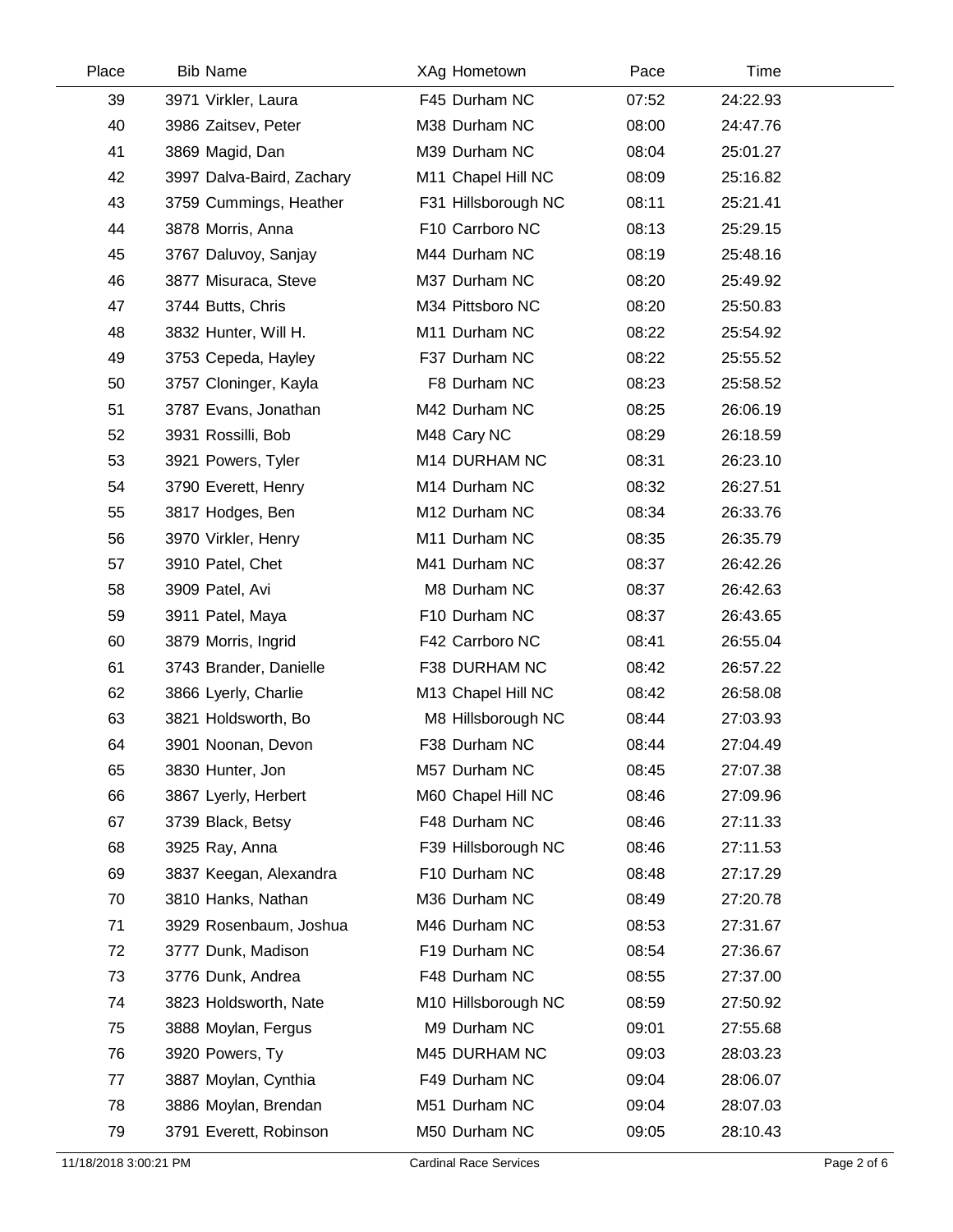| <b>Bib Name</b>                | XAg Hometown            | Pace  | Time     |  |
|--------------------------------|-------------------------|-------|----------|--|
| 3872 McGarrah, Barbie          | F46 DURHAM NC           | 09:05 | 28:10.64 |  |
| 3932 Rossilli, Bobby           | M <sub>13</sub> Cary NC | 09:07 | 28:16.18 |  |
| 3725 andrews, justin           | m45 Hillsborough NC     | 09:08 | 28:18.55 |  |
| 3724 ANDREWS, GAVIN            | M11 Hillsborough NC     | 09:08 | 28:20.27 |  |
| 3758 Cloninger, Kelly          | F39 Durham NC           | 09:10 | 28:25.44 |  |
| 3840 Kim, Cayden               | M8 Durham NC            | 09:11 | 28:28.91 |  |
| 3907 Park, JooRi               | F37 Durham NC           | 09:11 | 28:28.98 |  |
| 3802 Goldman, Abby             | F15 Chapel Hill NC      | 09:16 | 28:42.82 |  |
| 3780 Elkins-Williams, S. Tyler | M37 Chapel Hill NC      | 09:19 | 28:51.86 |  |
| 3903 Parekh, Aarav             | M11 Durham NC           | 09:21 | 28:59.98 |  |
| 3978 Williams, Hope            | F44 DURHAM NC           | 09:23 | 29:04.73 |  |
| 3803 Goldman, Brian            | m52 Chapel Hill NC      | 09:23 | 29:05.24 |  |
| 3831 Hunter, Steve             | M50 Durham NC           | 09:24 | 29:09.21 |  |
| 3754 Chatterji, Ronnie         | M40 Durham NC           | 09:25 | 29:10.88 |  |
| 3764 Daley, Mosiah             | M8 Durham NC            | 09:26 | 29:14.81 |  |
| 3973 Walker, Clifton           | M42 Raleigh NC          | 09:26 | 29:14.94 |  |
| 3854 Lentz, Aaron              | M41 Durham NC           | 09:27 | 29:17.21 |  |
| 3778 Dzau, Jacqueline          | F40 Durham NC           | 09:27 | 29:17.54 |  |
| 3797 Freedman, Hunter          | M8 Durham NC            | 09:29 | 29:22.92 |  |
| 3845 Knowles, Bob              | M75 Durham NC           | 09:31 | 29:29.84 |  |
| 3752 Cepeda, Chloe             | F8 Chapel Hill NC       | 09:32 | 29:32.75 |  |
| 3814 Hertzog, Deborah          | F52 Durham NC           | 09:33 | 29:34.76 |  |
| 3816 Hertzog, Sam              | M9 Durham NC            | 09:33 | 29:36.01 |  |
| 3943 Smith, Diego              | M6 Chapel Hill NC       | 09:33 | 29:36.64 |  |
| 3794 Fisher, Rick              | M46 Durham NC           | 09:34 | 29:38.21 |  |
| 3919 Powers, Catie             | F12 DURHAM NC           | 09:34 | 29:38.39 |  |
| 3788 everett, cate             | F11 Durham NC           | 09:34 | 29:39.90 |  |
| 3935 Schmidt, Anneke           | F12 Chapel Hill NC      | 09:34 | 29:40.29 |  |
| 3750 Casey, Tripp              | M7 Chapel Hill NC       | 09:35 | 29:41.56 |  |
| 3850 Lang, Adam                | M38 Durham NC           | 09:35 | 29:41.70 |  |
| 3900 Nogales-Norero, Giovanna  | F12 DURHAM NC           | 09:49 | 30:24.41 |  |
| 3861 LITTLE, SHELBY            | F10 Hillsborough NC     | 09:53 | 30:38.82 |  |
| 3953 Swigart, Ashley           | F46 Raleigh NC          | 09:57 | 30:49.62 |  |
| 3954 Swigart, Preston          | M11 Raleigh NC          | 09:57 | 30:50.55 |  |
| 3944 Snyder, Laurie            | F44 DURHAM NC           | 10:03 | 31:08.61 |  |
| 3811 Hartwig, Amelia           | F10 DURHAM NC           | 10:04 | 31:11.03 |  |
| 3801 Goetzl, Ugo               | M75 Chapel Hill NC      | 10:05 | 31:16.26 |  |
| 3946 Starling, Davis           | M8 Chapel Hill NC       | 10:06 | 31:17.54 |  |
| 3815 Hertzog, Don              | M53 Durham NC           | 10:06 | 31:18.87 |  |
| 3948 Starling, Leyf            | F38 Chapel Hill NC      | 10:06 | 31:19.05 |  |
| 4000 Putman, Will              | M12 DURHAM NC           | 10:06 | 31:19.82 |  |
|                                |                         |       |          |  |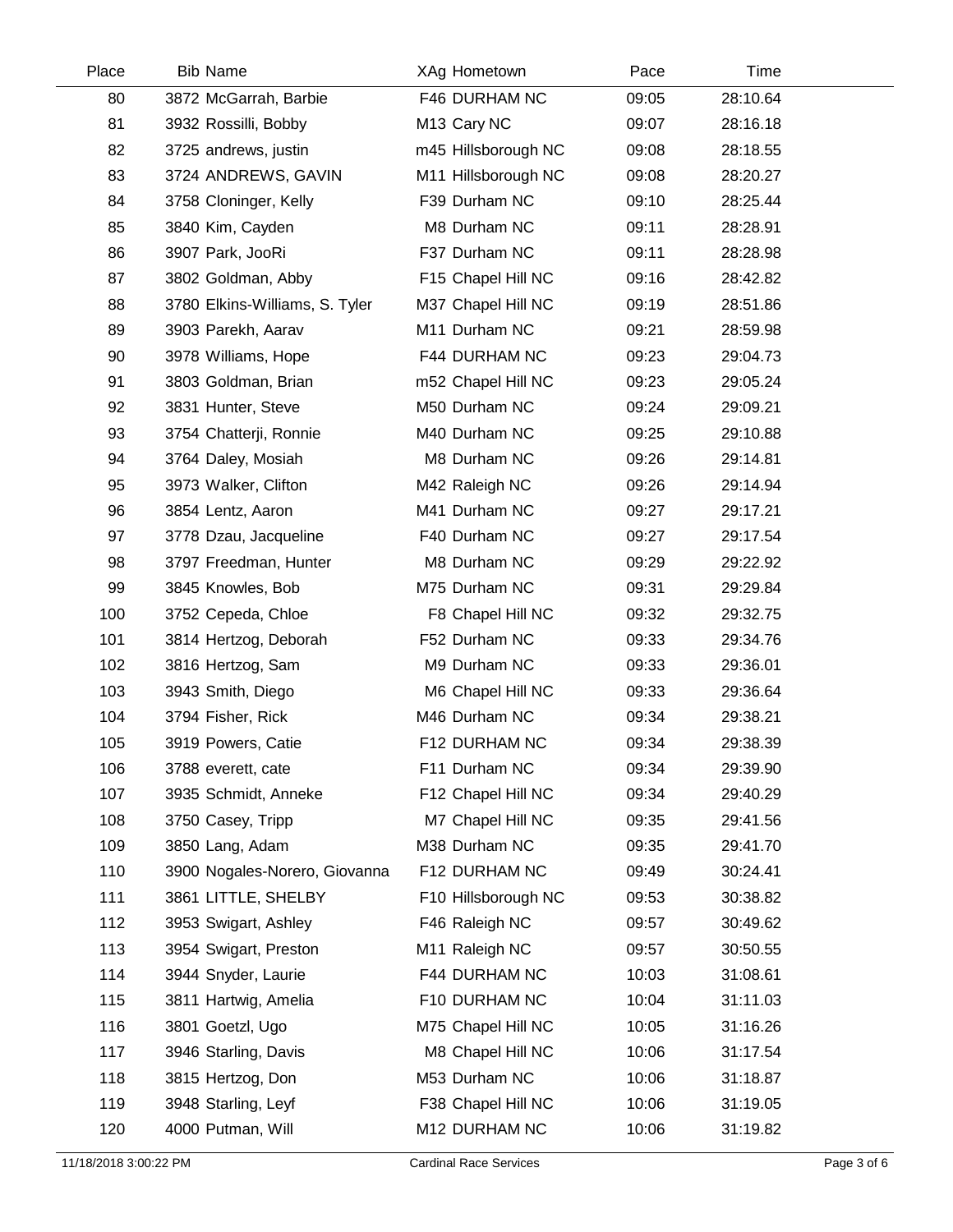| Place | <b>Bib Name</b>             | XAg Hometown       | Pace  | Time     |  |
|-------|-----------------------------|--------------------|-------|----------|--|
| 121   | 3922 Putman, Garrett        | M42 DURHAM NC      | 10:07 | 31:21.55 |  |
| 122   | 3947 Starling, James        | M37 Chapel Hill NC | 10:12 | 31:37.35 |  |
| 123   | 3736 Bass, Steffen          | M50 Durham NC      | 10:23 | 32:10.34 |  |
| 124   | 3899 Nogales, Robert        | M38 DURHAM NC      | 10:26 | 32:20.60 |  |
| 125   | 3827 horne, anisha          | F10 Durham NC      | 10:26 | 32:22.06 |  |
| 126   | 3862 Lowe, Craig            | M36 DURHAM NC      | 10:27 | 32:22.54 |  |
| 127   | 3870 Magid, Sydney          | F11 Durham NC      | 10:27 | 32:24.73 |  |
| 128   | 3863 Lowe, Kai              | M6 DURHAM NC       | 10:27 | 32:24.89 |  |
| 129   | 3765 Daluvoy, Missy         | F40 Durham NC      | 10:28 | 32:27.06 |  |
| 130   | 3766 Daluvoy, Myla          | F5 Durham NC       | 10:29 | 32:30.26 |  |
| 131   | 3804 Greenberg, Rachel      | F35 DURHAM NC      | 10:34 | 32:45.29 |  |
| 132   | 3939 Shah, Neely            | F38 Durham NC      | 10:35 | 32:48.90 |  |
| 133   | 3763 Daley, Micah           | M9 Durham NC       | 10:36 | 32:51.51 |  |
| 134   | 3984 Young, Angela          | F29 Raleigh NC     | 10:38 | 32:58.19 |  |
| 135   | 3762 Daley, Franklyn        | M45 Durham NC      | 10:39 | 33:00.98 |  |
| 136   | 3781 Elkins-Williams, Peter | M34 New York NY    | 10:41 | 33:07.68 |  |
| 137   | 3897 Nimick, Katie          | F33 New York NY    | 10:41 | 33:07.76 |  |
| 138   | 3913 Policelli, Kelly       | F39 DURHAM NC      | 10:44 | 33:17.23 |  |
| 139   | 3914 Policelli, Rob         | M38 DURHAM NC      | 10:44 | 33:17.44 |  |
| 140   | 3756 Cloninger, Janna       | F11 Durham NC      | 10:54 | 33:47.91 |  |
| 141   | 3809 Hanks, Amelia          | F9 Durham NC       | 10:54 | 33:47.95 |  |
| 142   | 3902 Nuernberger, Sloan     | F46 Durham NC      | 10:56 | 33:52.55 |  |
| 143   | 3905 Parekh, Selene         | M45 Durham NC      | 10:57 | 33:58.15 |  |
| 144   | 3904 Parekh, Arsh           | M10 Durham NC      | 10:58 | 34:00.62 |  |
| 145   | 3751 Causley, Robert        | M6 Chapel Hill NC  | 10:59 | 34:02.20 |  |
| 146   | 3824 Hooks, Elizabeth       | F44 Chapel Hill NC | 10:59 | 34:02.37 |  |
| 147   | 3735 Bass, Almasa           | F41 Durham NC      | 11:04 | 34:18.54 |  |
| 148   | 3851 Lang, Connor           | M9 Durham NC       | 11:06 | 34:25.45 |  |
| 149   | 3722 Albright, James        | M8 Durham NC       | 11:08 | 34:31.75 |  |
| 150   | 3996 Labriola, Deana        | F42 Durham NC      | 11:28 | 35:31.81 |  |
| 151   | 3999 Yockeson, Adriana      | F9 Durham NC       | 11:28 | 35:32.60 |  |
| 152   | 3880 Mosca, Kathy           | F54 Durham NC      | 11:31 | 35:41.75 |  |
| 153   | 3818 Hodges, Doug           | M59 Durham NC      | 11:31 | 35:43.16 |  |
| 154   | 3998 Dalva, Matthew         | M50 Beaufort NC    | 11:48 | 36:34.04 |  |
| 155   | 3871 McFadden, JoAnna       | F39 Durham NC      | 11:59 | 37:08.67 |  |
| 156   | 3847 Kraskin, Eli           | M10 Durham NC      | 11:59 | 37:09.37 |  |
| 157   | 3789 Everett, Elizabeth     | F48 Durham NC      | 12:02 | 37:16.65 |  |
| 158   | 3749 Casey, Sarah           | F48 Chapel Hill NC | 12:03 | 37:20.17 |  |
| 159   | 3770 Del Gaizo, Jackson     | M7 DURHAM NC       | 12:04 | 37:22.86 |  |
| 160   | 3769 Del Gaizo, Andrew      | M39 DURHAM NC      | 12:04 | 37:23.34 |  |
| 161   | 3906 Parekh, Zankhna        | F41 Durham NC      | 12:06 | 37:29.86 |  |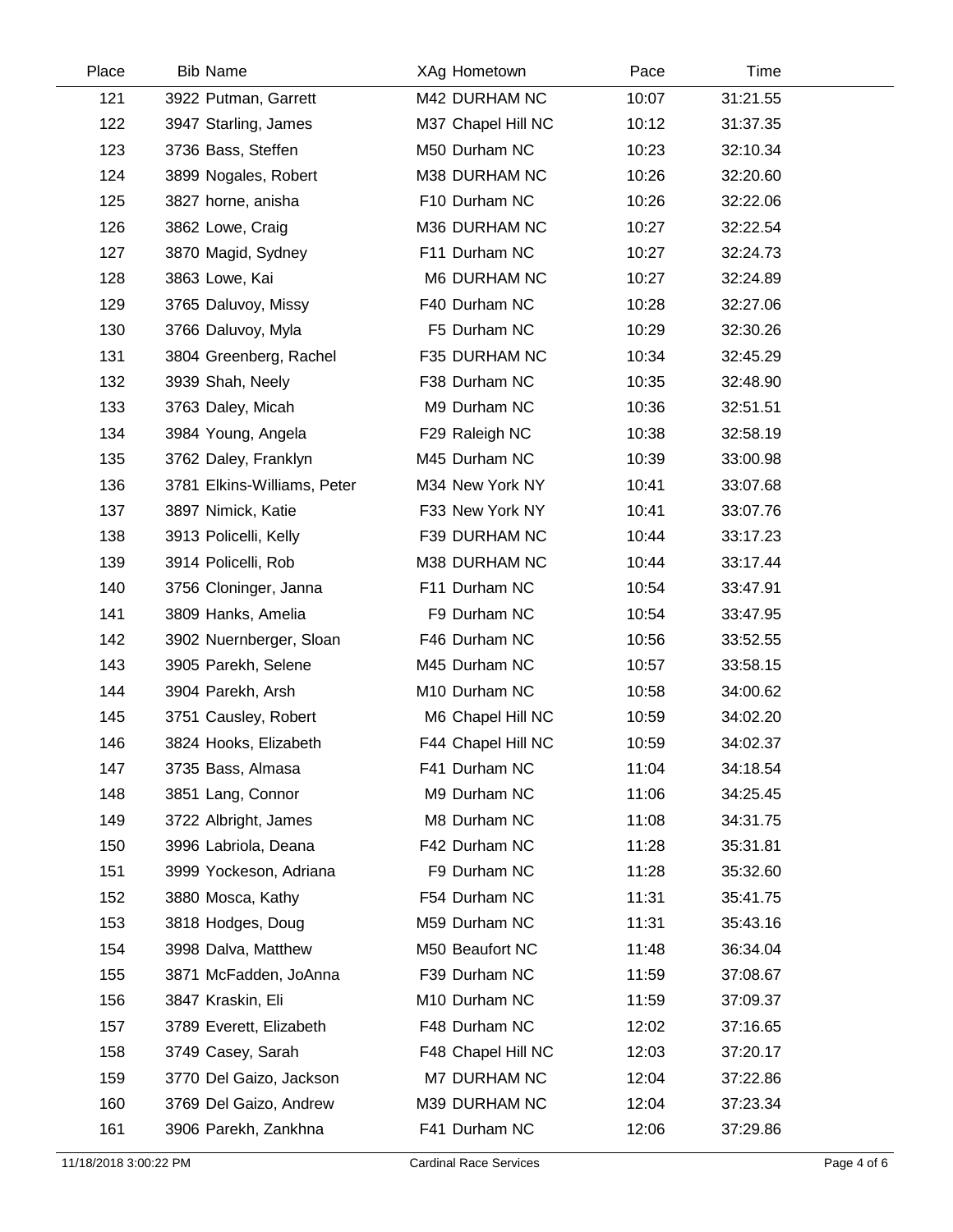| Place | <b>Bib Name</b>            | XAg Hometown       | Pace  | Time     |  |
|-------|----------------------------|--------------------|-------|----------|--|
| 162   | 3747 Casey, Reese          | F7 Chapel Hill NC  | 12:07 | 37:32.87 |  |
| 163   | 3799 Garcia Smith, Jazmin  | F36 Chapel Hill NC | 12:07 | 37:34.43 |  |
| 164   | 3829 Hunter, Caroline      | F8 Durham NC       | 12:07 | 37:34.70 |  |
| 165   | 3891 Muir, Kelly           | F43 DURHAM NC      | 12:08 | 37:35.65 |  |
| 166   | 3890 Muir, Annie           | F11 DURHAM NC      | 12:08 | 37:36.08 |  |
| 167   | 3793 Fisher, Laura         | F42 Durham NC      | 12:09 | 37:38.84 |  |
| 168   | 3730 Barritt, Helen        | F8 Chapel Hill NC  | 12:09 | 37:40.73 |  |
| 169   | 3547 David, Tendler        | M51 Durham NC      | 12:13 | 37:52.56 |  |
| 170   | 3550 Wood, Emily           | F7 Chapel Hill NC  | 12:16 | 38:02.22 |  |
| 171   | 3551 WOOD, KELLY           | F40 Chapel Hill NC | 12:16 | 38:02.53 |  |
| 172   | 3848 Lamb, Allie           | F7 Chapel Hill NC  | 12:31 | 38:47.09 |  |
| 173   | 3849 Lamb, Sarah           | F45 Chapel Hill NC | 12:31 | 38:47.57 |  |
| 174   | 3852 LEE, CHINGYI          | F40 Chapel Hill NC | 12:39 | 39:13.83 |  |
| 175   | 3853 LEE, Kendrick         | M37 Chapel Hill NC | 12:41 | 39:18.68 |  |
| 176   | 3825 Horgan, Laura         | F50 Durham NC      | 12:52 | 39:53.35 |  |
| 177   | 3940 Shah, Rohan           | M7 Cary NC         | 12:52 | 39:54.62 |  |
| 178   | 3941 Shah, Sidharth        | M41 Cary NC        | 12:53 | 39:55.02 |  |
| 179   | 3548 Wood, Anna            | F9 Chapel Hill NC  | 13:00 | 40:17.61 |  |
| 180   | 3951 Steck, Nicole         | F34 Durham NC      | 13:14 | 41:02.89 |  |
| 181   | 3952 Steck, Ryan           | M39 Durham NC      | 13:15 | 41:03.40 |  |
| 182   | 3950 Steck, Chloe          | F2 Durham NC       | 13:15 | 41:04.37 |  |
| 183   | 3949 Steck, Braden         | M5 Durham NC       | 13:15 | 41:04.88 |  |
| 184   | 3959 Tracy, Mary Elisabeth | F9 DURHAM NC       | 13:52 | 42:59.10 |  |
| 185   | 3958 Tracy, Lisa           | F41 DURHAM NC      | 13:53 | 43:01.85 |  |
| 186   | 3956 Tracy, Eva Joy        | F1 DURHAM NC       | 13:53 | 43:01.98 |  |
| 187   | 3955 Tracy, Anna Grace     | F1 DURHAM NC       | 13:53 | 43:02.04 |  |
| 188   | 3720 Albright, Andy        | M49 Durham NC      | 13:59 | 43:19.94 |  |
| 189   | 3721 Albright, Elizabeth   | F48 Durham NC      | 13:59 | 43:20.38 |  |
| 190   | 3544 Spratt, Susan         | F49 Durham NC      | 14:01 | 43:28.04 |  |
| 191   | 3933 Rossilli, Liz         | F48 Cary NC        | 14:21 | 44:30.25 |  |
| 192   | 3965 Turek, Jack           | M5 Durham NC       | 14:54 | 46:10.54 |  |
| 193   | 3726 Ashworth, Caylan      | F36 DURHAM NC      | 14:55 | 46:14.86 |  |
| 194   | 3966 Turek, Joe            | M46 Durham NC      | 14:56 | 46:18.07 |  |
| 195   | 3967 Turek, Joey           | M10 Durham NC      | 14:58 | 46:23.29 |  |
| 196   | 3964 Turek, Betsy          | F45 Durham NC      | 14:58 | 46:23.95 |  |
| 197   | 3813 HAYNES, ROAN          | M7 Chapel Hill NC  | 15:19 | 47:27.79 |  |
| 198   | 3812 Haynes, Harrison      | M45 Chapel Hill NC | 15:19 | 47:30.26 |  |
| 199   | 3942 Shah, Sonali          | F9 Cary NC         | 15:22 | 47:36.83 |  |
| 200   | 3938 Shah, Dianna          | F42 Cary NC        | 15:22 | 47:37.24 |  |
| 201   | 3826 horne, ajay           | M6 Durham NC       | 15:24 | 47:45.57 |  |
| 202   | 3957 Tracy, Joe            | M40 DURHAM NC      | 15:28 | 47:55.56 |  |